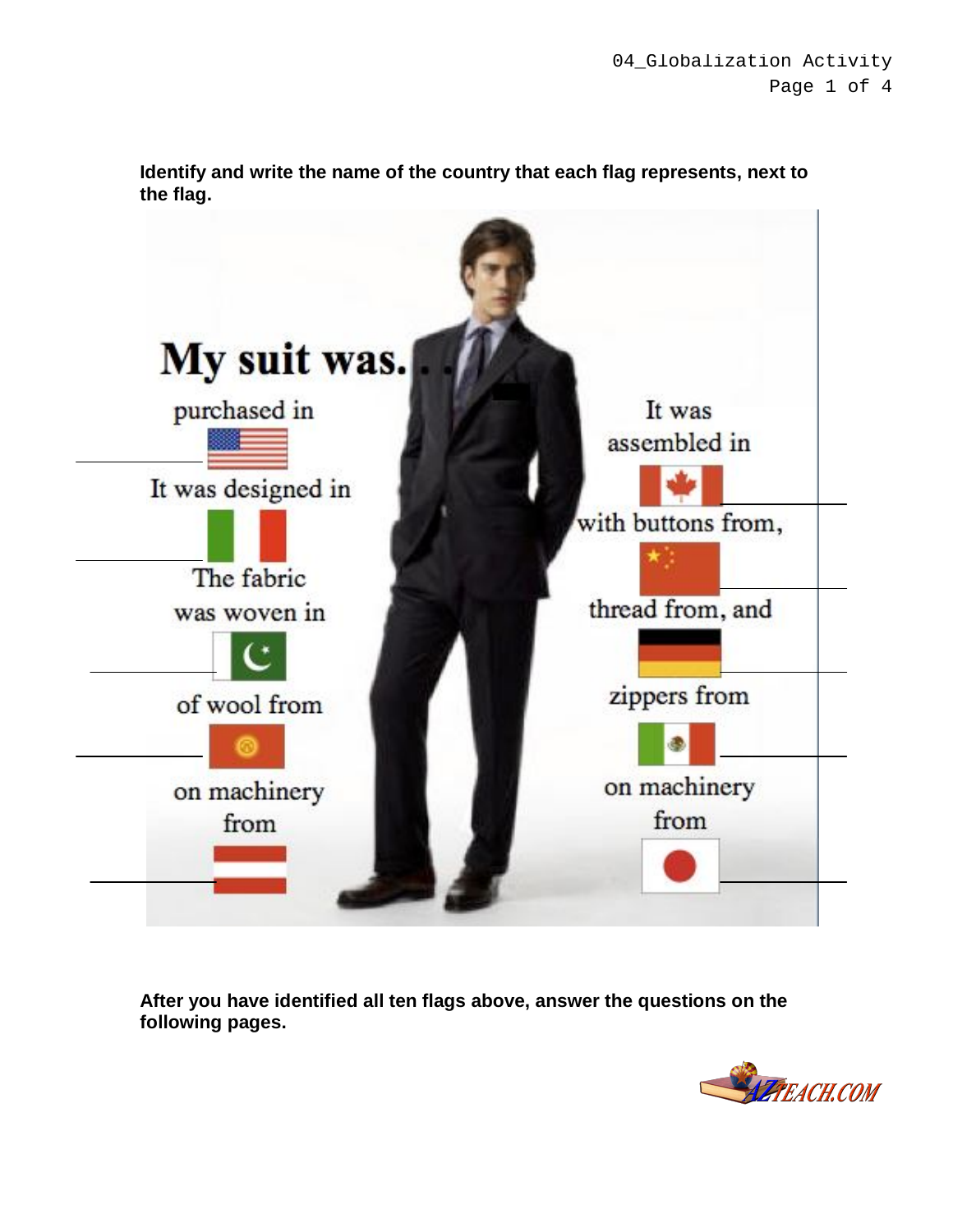1) Explain why you think so many different countries were a part of the production of one suit.

2) Which two countries are the closest in location to the United States?

3) Which country is the farthest in location to the United States?

4) Do you think that a country's proximity to the U.S. has any influence on whether its products are shipped to and used in the U.S.? Explain your reasoning.

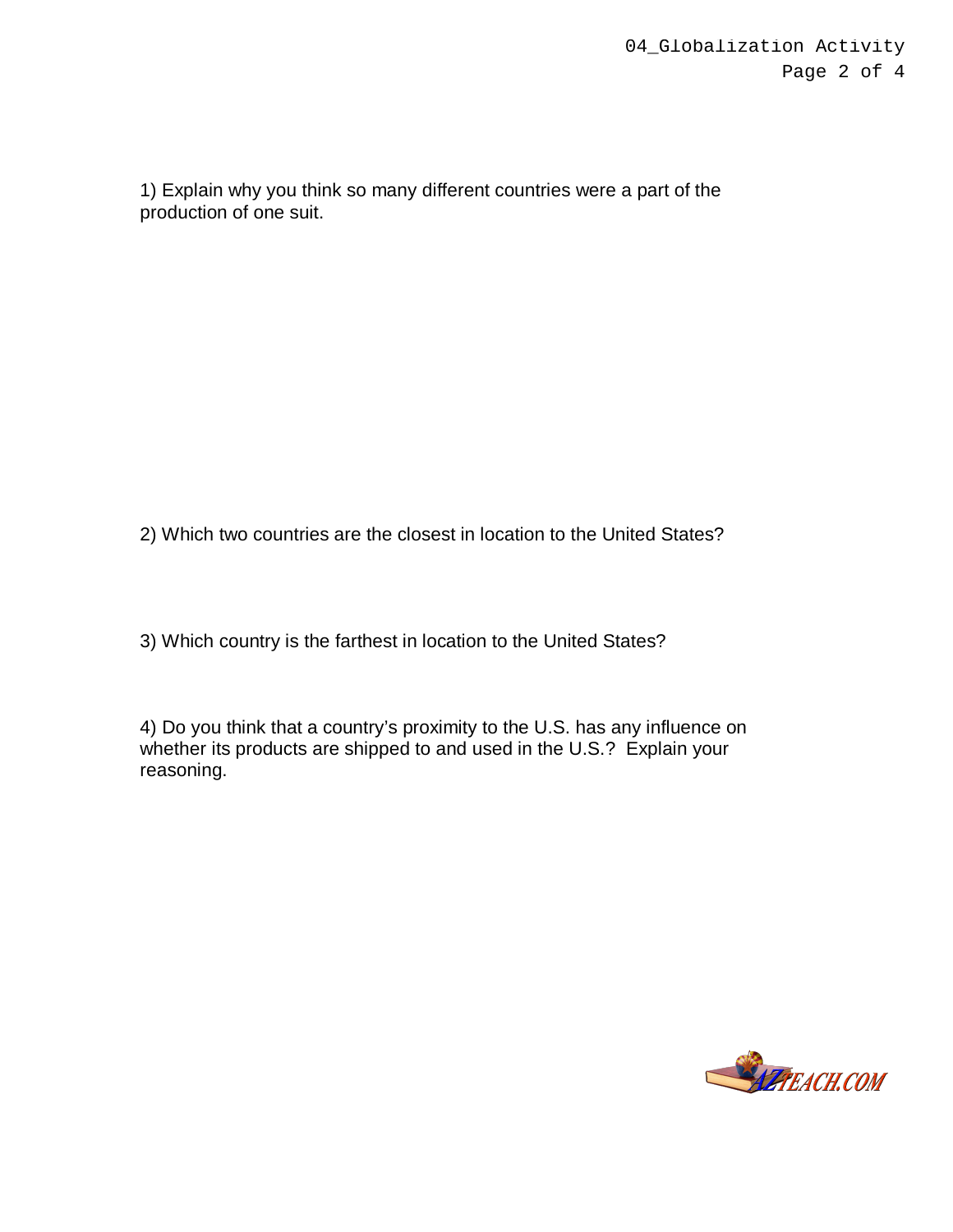5) What is the difference between an export and an import?

6) Explain why the U.S. may choose to import or export some products and not others. What factors are involved in that decision?

7) List three items you find at home that were made somewhere besides the United States.

- $\bullet$
- $\bullet$

 $\bullet$ 

- 
-